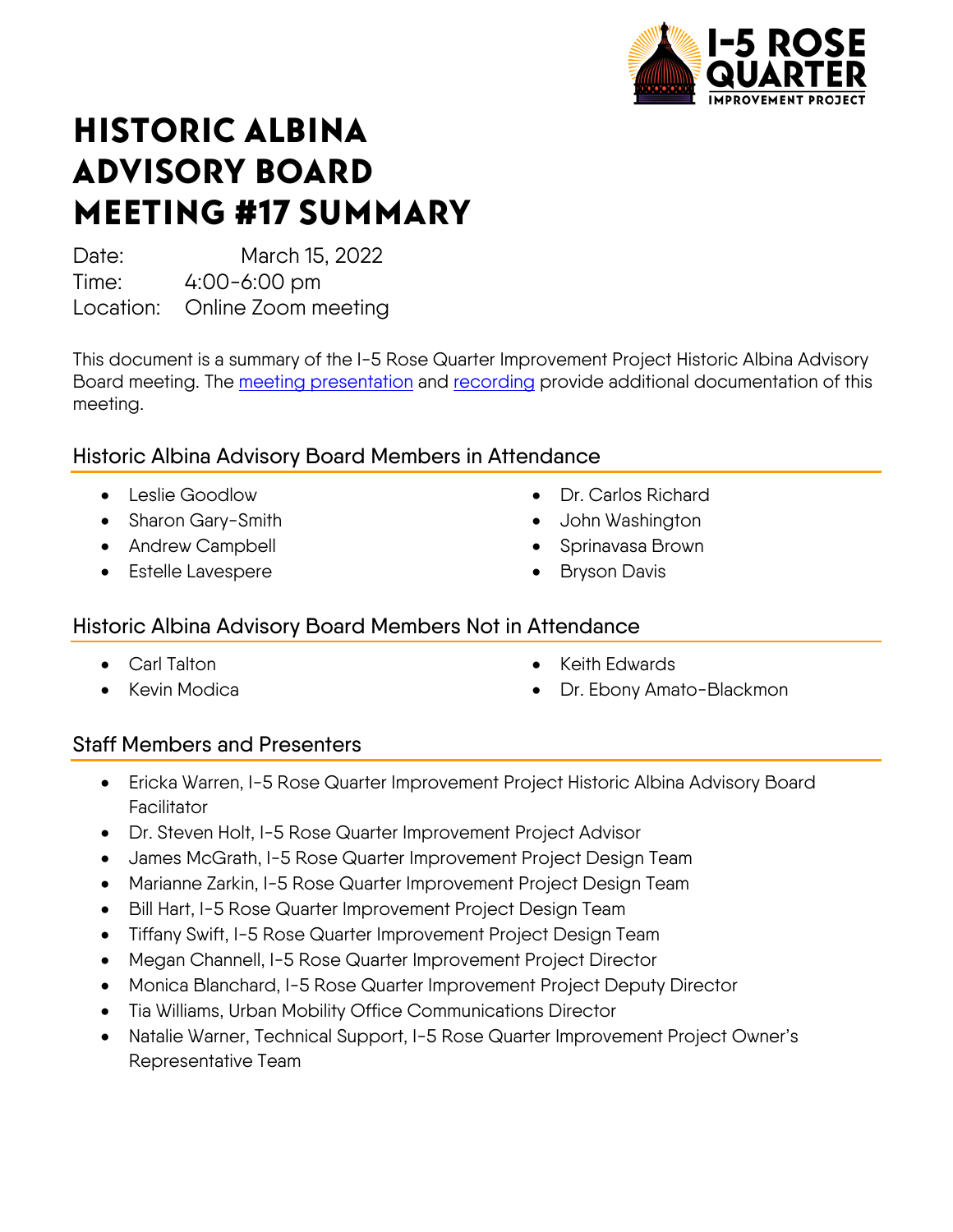#### Agenda

- Welcome, Introduction, Agenda Review
- Public Comment
- Project Updates
	- o Survey Update
	- o Director's Update
- Greenroads and Performance Measures Update
- Design Updates
- Next Steps / Adjourn

#### Welcome, Introduction, Agenda Review

Ericka Warren, Historic Albina Advisory Board Facilitator, welcomed board members and participants, provided an overview of the meeting and reminded everyone of the numbers for public comment and technical assistance.

Ericka reminded committee members of the seven principles of agreement to guide their participation in today's meeting.

#### Public Comment

No public comments were received.

### Project Updates

Shane Whittington, ODOT Program Manager for the Office of Social Equity, provided an overview of ODOT's work surveying Oregonians to determine priorities for directing funding from the federal Infrastructure, Investment and Jobs Act (IIJA). As ODOT moved through this process, they realized not everyone had enough time to respond. Shane apologized and confirmed that the IIJA online open house is live through March 21 at 6 PM, and a recent Oregon Transportation Commission meeting focused on IIJA funding was recorded and available online [here.](https://www.oregon.gov/odot/Pages/IIJA.aspx)

Ericka thanked Shane for attending to ensure HAAB members had an opportunity to engage with him.

- Sharon Gary-Smith said she appreciates recognizing intention and acknowledging when things fall short. She was concerned about the IIJA survey process and seeing that BIPOC communities were missed. She asked if Shane has thoughts about how to better involve these communities and if it's too early to consider what has been learned from this experience.
	- o Sharon added that beyond this moment, she is wondering how there is going to be a shift given the recent misses that mirror previous outcomes that didn't cover BIPOC, poor and marginalized communities. There is an ODOT history of all of this. She asked if there's plans that have benchmarks and consequences for failure that will make demonstrative change in engagement, allocation of resources, etc.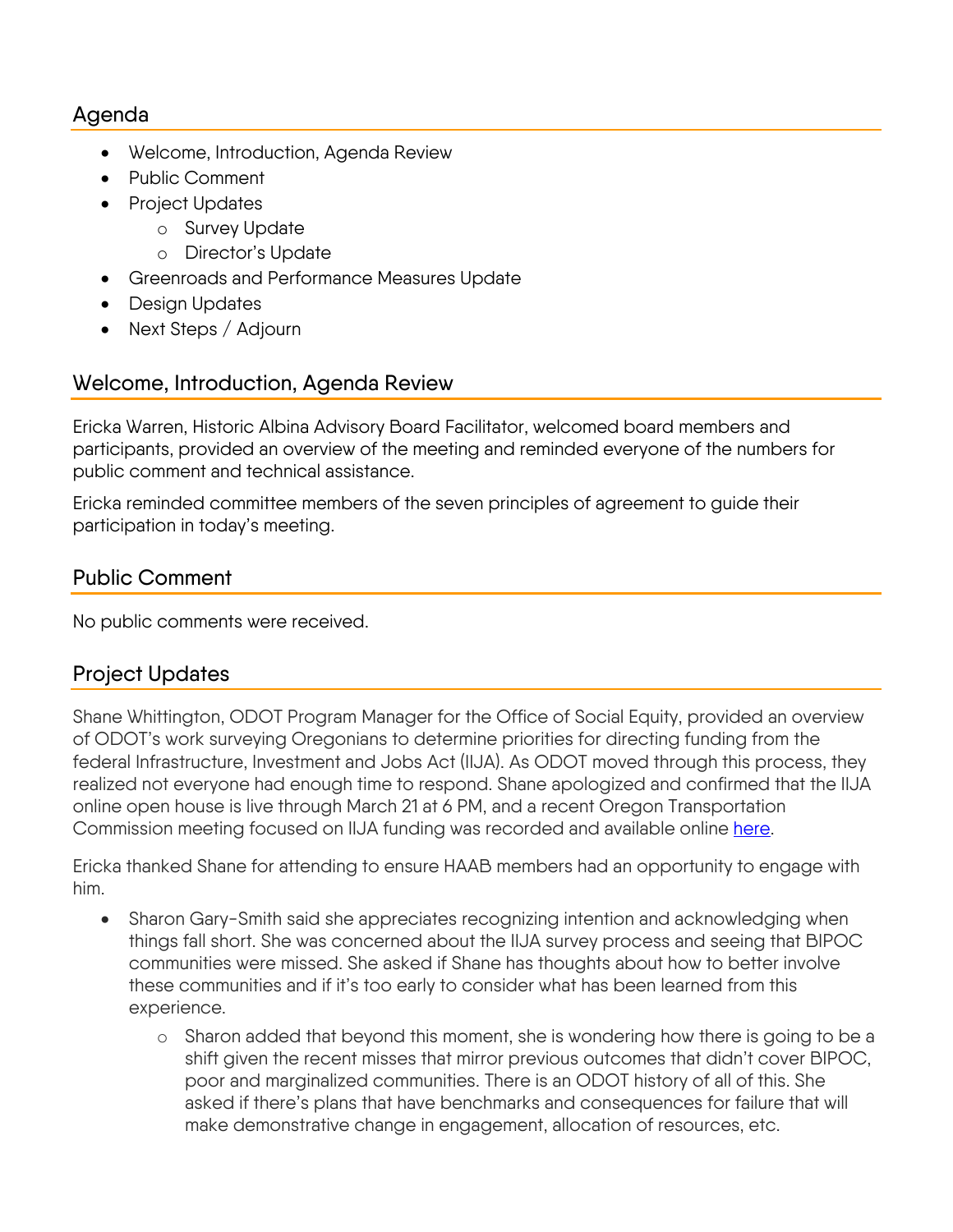• Shane responded that ODOT wants to ensure input is received from historically and currently marginalized communities. Not everyone uses technology, and ODOT is trying to ensure they seek feedback in as many ways as possible. This has been a continuous learning process for ODOT, and they want to make sure they are addressing long-term needs and building relationships. Shane added that Sharon directly influenced ODOT's decision to extend the IIJA survey comment period.

Ericka turned it over to Megan Channell, Rose Quarter Project Director.

Megan provided an update on the intergovernmental agreement with the City of Portland, which will re-engage the City on the project and go in front of City Council later this spring.

Tia Williams, Communications Director for the Urban Mobility Office, provided an overview of the Urban Mobility Strategy and broader investments that ODOT is making in the Portland region. She indicated she would like to connect back with the HAAB on how the UMO can facilitate coordination between the I-5 Rose Quarter Improvement Project and the Interstate Bridge Replacement Program.

Megan followed up on project funding, saying lengthening and strengthening the highway cover adds cost, which was reported to OTC. Megan noted that depending on interest rates, the amount of currently-programmed funding for the project is between \$500 million and \$700 million. ODOT is looking to IIJA and federal grants to close the gap in funding, and the project team is continuing to prepare the broader finance plan.

Ericka asked the Board if they had questions for Tia and Megan.

#### **DISCUSSION**

Dr. Richard asked Tia what equity lens is being used across all UMO projects and if there's an economic equity lens applied to tolling.

- Tia responded the UMO is currently working to standardize this across their projects. From a workforce perspective, Rose Quarter is an example of how things are starting differently with the CM/GC approach. For I-205 tolling, the team is looking at a pilot project of hiring by zip code. There's an opportunity for the HAAB to be involved with helping IBR. As far as tolling, EMAC is putting together a low-income toll report with recommendations for how to avoid further burdens to low-income drivers. This will also be a consideration for the Regional Mobility Pricing Project.
- Dr. Richard asked how many non-ODOT folks regularly attend these meetings.
- Tia responded EMAC is a community-based committee that is staffed by ODOT. She is hearing a theme where there could be more crossover between the different community committees and is happy to help facilitate this.

Bryson asked if there are estimates for the square footage difference between the 3-story buildings and 6-story buildings and is curious about the difference in potential usable space.

• Megan responded this will be determined later with the process led by the City of Portland in partnership with the community.

Sharon asked if ODOT has considered presenting the case for recompense as well as why this project has the best benefit to the African American community in Lower Albina. The desired outcome is reclaiming what was lost through displacement. Hundreds of Black residents lost their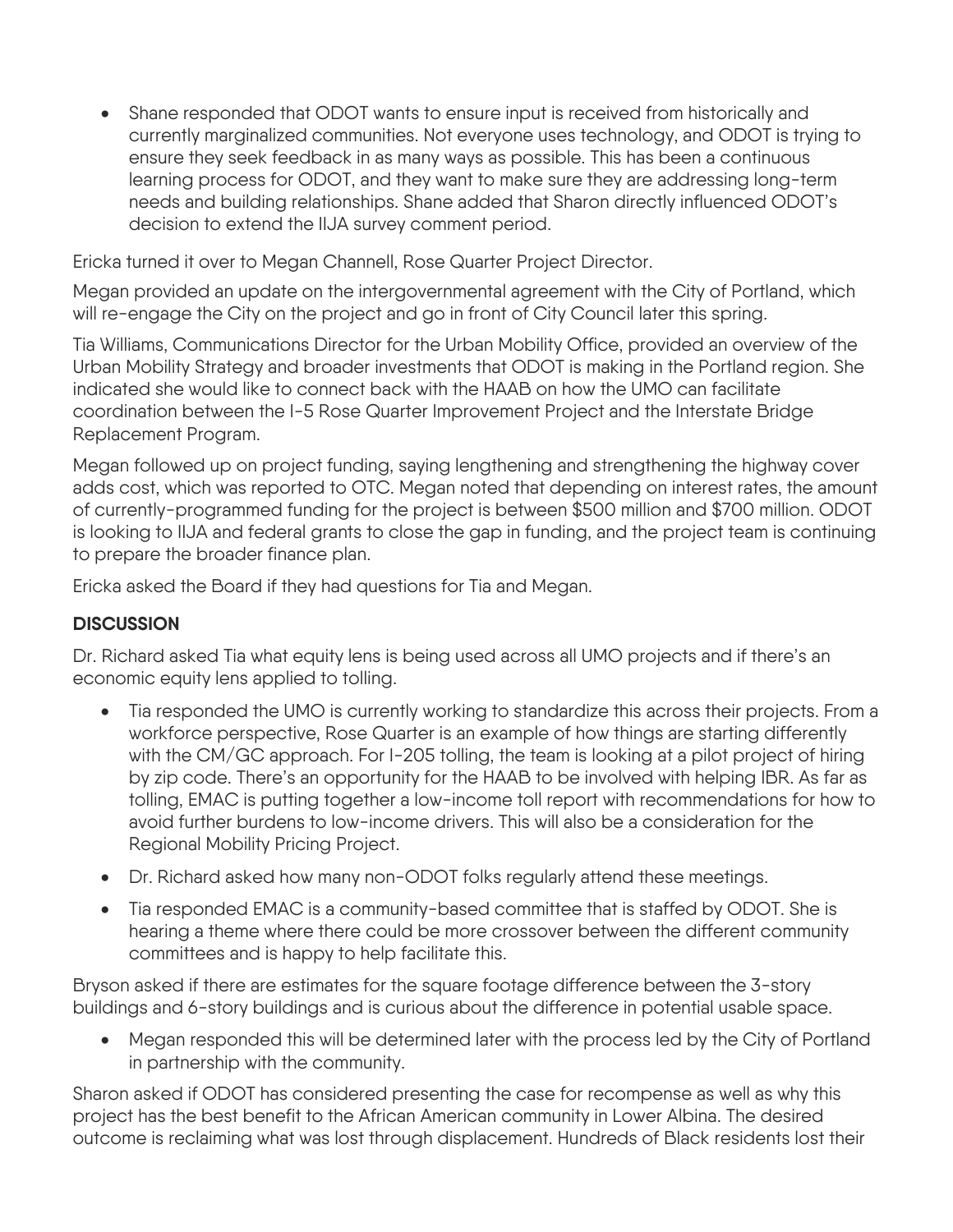homes in this neighborhood. Sharon added this is a different framing than what she has seen from ODOT so far.

- Megan responded that ODOT is trying to think about this as an investment in people, and an investment in place. The project's subcontracting plan is one direct way this project can invest in individual people. To the broader point, this story of harm and loss is definitely one that ODOT needs to acknowledge. ODOT can tell that story, but it can be more impactful when it comes from the community directly.
	- o Ericka confirmed what she heard from Sharon is that it's important for ODOT and those in power to specifically frame funding requests for this project in terms of reconciling past harms.
	- o Dr. Richard added this gets back to early HAAB meetings. There has to be a restorative justice component to the narrative. The harm and damage must be recognized before moving forward.
	- o Sharon noted there are many community businesses, entrepreneurs and mom-andpop enterprises that could be brought into this project.
	- o Sharon emphasized that the community has been telling this same story, over and over. Beyond the listening, what evidence exists, and how will it be evident that the community was heard, and decisions were influenced?
- Estelle relayed she feels like ODOT wants to "stamp Black faces" on their ask for funds but feels like they've been sidelined from some crucial discussions in the past several months. If the City decides what goes on the cover, how can they be sure the City won't fall back into the same harmful patterns? How can the HAAB be re-introduced into these discussions?
	- o Megan appreciated Estelle bringing that up and looks forward to when the City is reengaged and can hear from the HAAB directly at these meetings. ODOT is incorporating recommendations from the HAAB into the IGA with the City. The HAAB's recommendations will influence what will go on top of the highway cover.
	- o Tia added that whatever is put in a future letter should be authentic to the HAAB's priorities. ODOT doesn't intend to tell the HAAB, "This is what we need you to say."

Ericka added that Board members can always communicate directly with her or with project staff. She then turned the meeting over to Monica.

#### Greenroads and Performance Measures Update

Monica acknowledged the Environmental Assessment technical work is ongoing and the convening partners need to be engaged to provide input. She provided an overview of Climate and Health Performance Measure #2, which is aimed at achieving Bronze-level Greenroads certification.

- Sprinavasa Brown asked if the project could instead pursue Silver certification, since the recommended credits only fall short of that by 3 credits.
	- o Monica said she had that question too; there are some specific requirements that aren't applicable to this urban project, like habitat restoration.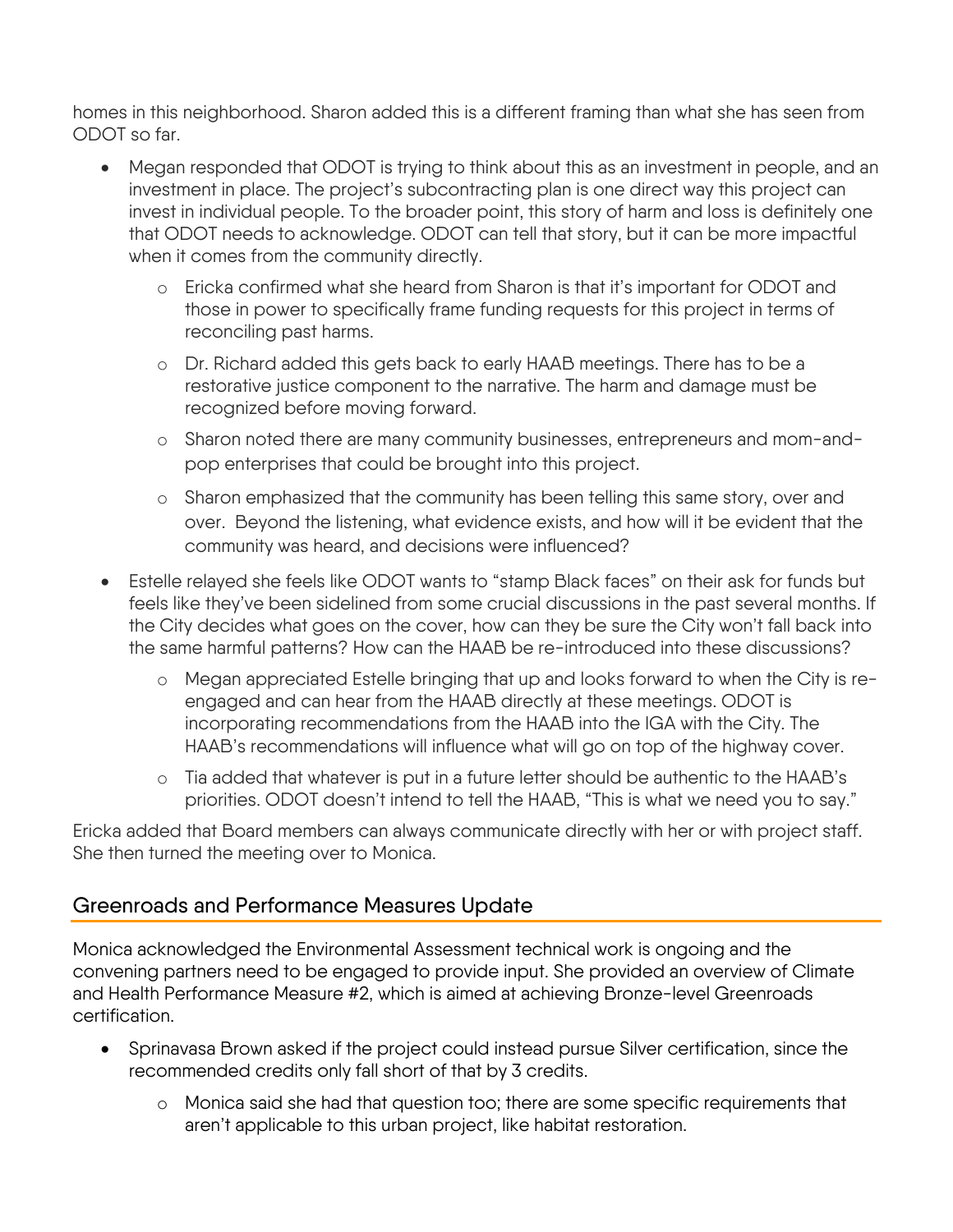- o Sprinavasa responded she would like to see more information about which credits have been identified as not attainable.
- o Monica indicated she would pass that information to Ericka, who could share it with the Board members.
- o Sharon said it was an interesting presentation and loves what Sprinavasa recommended. It's the difference between "what I might do" and "what I can work to do."
- Dr. Richard, Estelle, Sharon, Leslie, Andrew and Bryson all expressed support for Sprinavasa's recommendation to pursue Silver Greenroads certification. Sharon noted that enough HAAB members are present to have a quorum.

The HAAB formally recommended pursuing Silver Greenroads certification instead of Bronze.

• Monica thanked the Board and said it will be reflected in the performance measures. She then provided an overview of the remaining Climate and Health performance measures.

Ericka turned the presentation over to James McGrath to continue the design discussion from February's meeting.

### Design Updates

James said the goal with design discussions is to ensure there are no surprises. Since last time, the design team talked to builders about some of the Board's ideas. Nothing was out of the realm of possibility. James asked if those who attended the design collaboration forum had any reflections.

Bryson said a lot of it is abstract in terms of figuring out what is possible and thinks everyone's been doing a great job so far.

James reminded the Board there are four areas where the design team would like to focus investment - Russell, Tubman Middle School, the proposed highway cover and the Rose Quarter Transit Center. These areas are where the most people will be on the ground. James confirmed that at February's meeting, the Board wanted elements of continuity throughout the project area, with elements of distinction in these four areas.

- Sharon commented she likes the four areas of engagement.
- Sprinavasa commented she likes the elements of continuity.

Tiffany, Bill and James used the Miro board to facilitate a discussion around column medallions. Bill said that in February, the design team heard a desire for culturally significant symbols to be incorporated into the design of the medallions. He asked if there are other symbols HAAB members would like to incorporate, other than the Sankofa bird and jazz history.

- Sprinavasa said she is a fan of both the Sankofa bird and the jazz symbols representing the music culture in Historic Albina and feels the design team is on the right track.
- Estelle likes the designs based in the history of Albina, like the jazz and Hill Block dome, and wants to see the design elements centered on Black Portland history.
	- o Sprinavasa agreed with centering themes related to Black Portland History on the column medallions .